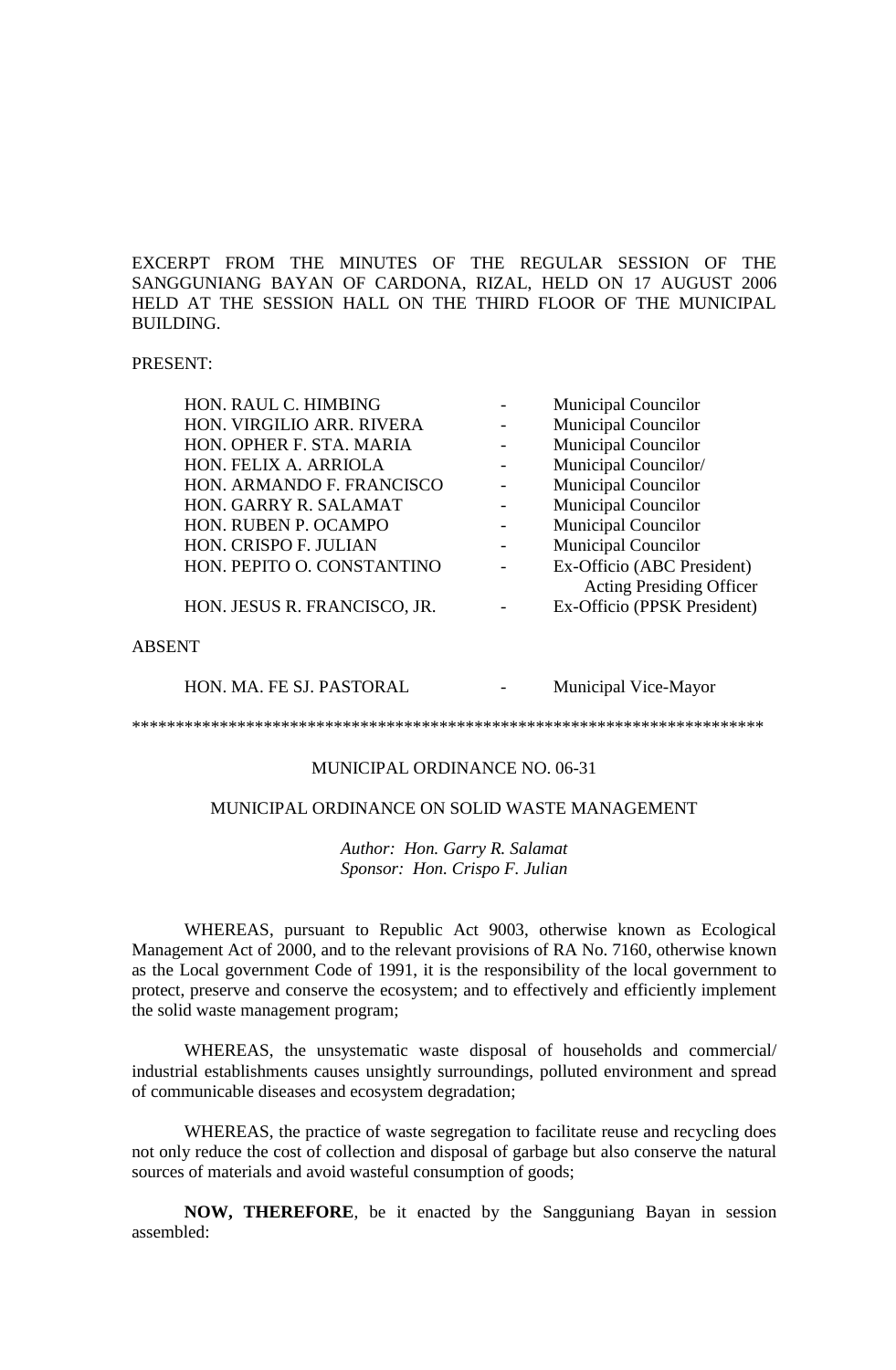#### ARTICLE I

#### TITLE OF ORDINANCE

This ordinance shall be known as the *Comprehensive Solid Waste Management Ordinance of the Municipality of Cardona, Rizal*.

#### ARTICLE II

#### **COVERAGE**

This ordinance shall apply to all residential houses; commercial establishments such as hotels, restaurants, cinema houses, public markets, department stores, groceries; institutions like hospitals, schools, churches; parks and tourist spots; and all public places; public and private offices; industrial establishments like factories, plants and other establishments of any kind; and agricultural areas.

#### ARTICLE III

## AUTHORITY, PURPOSE, GOAL

Section 1 Authority - This Ordinance is enacted to supplement the provisions of existing laws and ordinances related to solid waste management.

Section 2 Purpose **-** This Ordinance is enacted for the following purposes:

- 2.1. To guide, control and regulate the generation, storage, collection, transportation and disposal of solid wastes within the locality and promote an orderly and sanitary system for the same;
- 2.2. To enhance the total environment of the locality through the necessary control and mitigation of negative environmental impacts of solid waste;
- 2.3. To promote and protect the health, safety, peace and convenience as well as the general welfare of the inhabitants of the city/municipality;
- 2.4. To minimize generation of solid waste and maximize possible resource recovery/recycling utilization by:
	- 2.4.1 Maximizing the use of goods and consumption of foods;
	- 2.4.2 Allocating fair inputs in the production of goods, foods and services;
	- 2.4.3 Encouraging the salvaging of possible "recoverable" from solid waste for re-use and/or recycling back to production process;
	- 2.4.4 Encouraging the recycling and resource recovery of wastes in own backyard through composting and biogas production, and
	- 2.4.5 Providing assistance and cooperation in the recycling of solid waste in disposal site.

Section 3 Goal **-** The primary goal of this ordinance is to enhance ecological balance of the community through sustainable and integrated waste management.

Section 4 Objectives *-* The objectives of this Ordinance are the following:

- 4.1 To ensure round the clock cleanliness through orderly waste management.
- 4.2 To cease and desist from utilization of open garbage dumps which serve as breeding places of insects causing disease, foul odors and harmful fumes; emit "greenhouse gases" which contribute to global warming and thinning of the ozone layer; generate "leach ate" which pollute soil and water resources and creates unhealthy scavenging activities in the vicinity;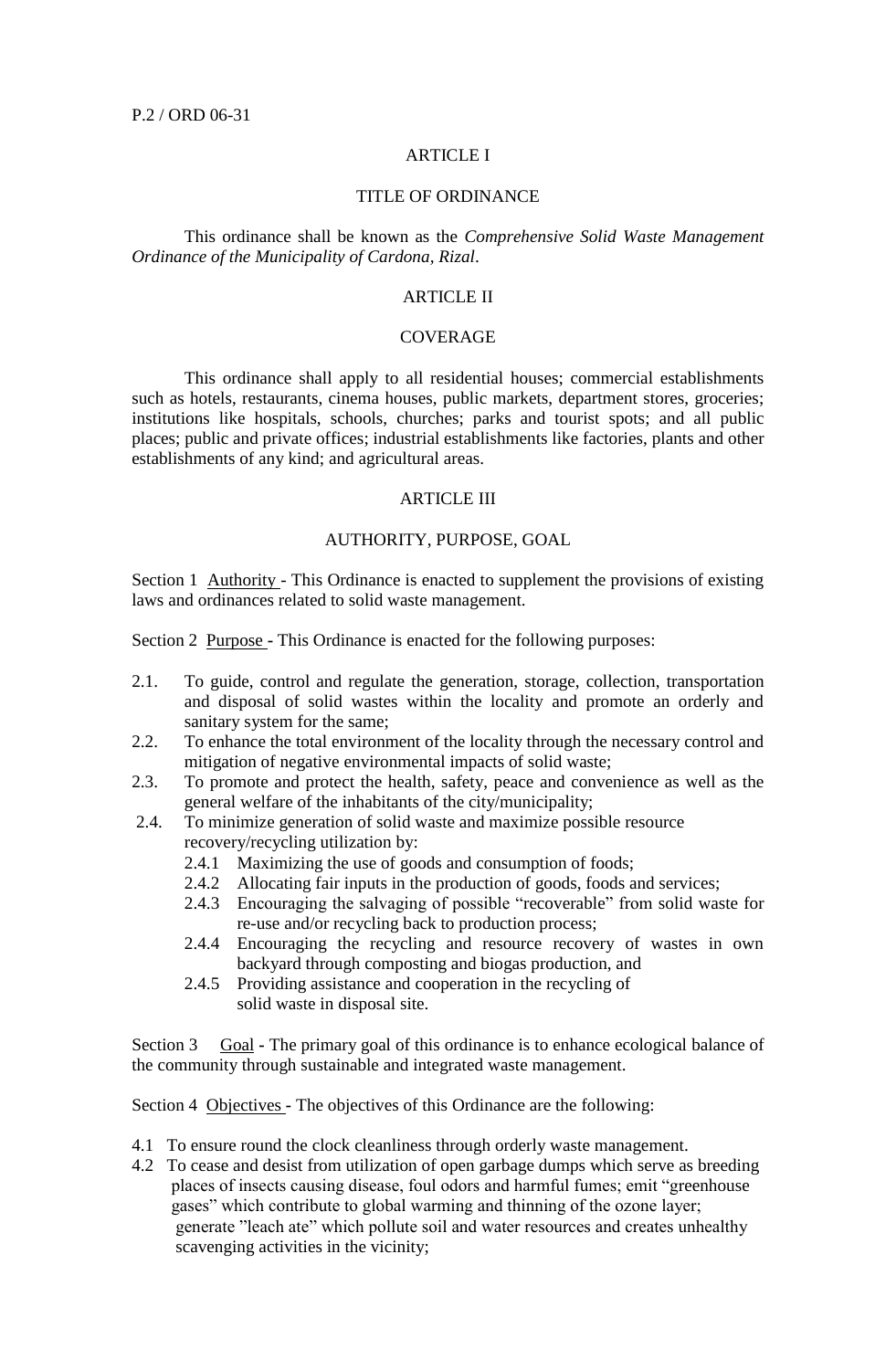## P.3 / ORD 06-31

- 4.3 To eradicate unsightly, uncovered and overflowing waste containers in streets, public places, and open spaces;
- 4.4 To maximize and optimize sanitary resource recovery for feeds, fuel, materials, energy, etc.; and
- 4.5 To minimize pollution arising from harmful gases, smoke, particulates produced by needles burning, dumping; polluted run offs into water sources/ supply; and hazardous substances.

#### **ARTICLE IV**

## DEFINITION OF TERMS

Section 1 Technical Terms*-* The technical terms used in this Ordinance shall be defined as follows:

- 1. **Biodegradable** any material that can be reduced into finer particles (degraded or decomposed) by microbiological organisms and enzymes (synonymous with compost able).
- 2. **Biogas digester** are of two kinds: the "poso-negro" Taiwan type or the above-ground portable Valdera model. Biogas is a mixture of methane, carbon dioxide, and traces of inert gases produced by the fermentation of animal manure organic waste in an airtight digester chamber.
- 3. **Compost** decayed organic material for use as soil conditioner or fertilizer.
- 4. **Composting** biological degradation under controlled conditions; the process of making biodegradable such as food waste, garden waste, animal waste, human waste, into compost by mixing them with soil, water, biological additives/activators (optional) and air.
- 5. **Domestic Waste** is the refuse from households, as distinguished from industrial waste, agricultural waste, hospital wastes, etc. which maybe classified as biodegradable (compost able) or non-biodegradable (non-compost able).
- 6. **Enzymes** a protein produced by cells, with substances to initiate or accelerate chemical reactions in plants or animal matter, acting like an organic catalyst.
- 7. **Factory Returnable** all non-biodegradable, non-compos tables such as tin cans/metals; bottles/glass including broken pieces; plastic/Styrofoam/rubber/dry paper/ dry cardboard/ dry cloth/ fibers/ leather/feather/hard shells/hard bones, etc. which are segregated in separate containers or placed in one sack (cans, bottles, containers already rinsed) and are sold/given away to collectors.
- 8. **Feed Materials** all food waste, peelings, veggie trims, fish entrails, fowl innards, spoiled fruits, leftovers, egg shells, rice/fish/meat washing, etc. that should be collected and kept in covered containers as hog/chicken/duck/pets/fish feeds.
- 9. **Fermentable** fruit peelings, soiled or over-ripe fruits, juices, e.g. buko juice, etc. are made into vinegar, wine or "nata de coco", "nata-de-piña" etc.
- 10. **Fertilizer Materials** all compos table and biodegradable such as garden waste, (leaves, twigs, weeds), animal waste (manure, carcasses), human waste (feces, urine, blood, all excreta, solid wipes, pads, diapers (remove plastic portion) etc. are made into compost for organic gardening.
- 11. **Filling Materials** it efforts are exerted to find, not only the maximum but also the optimum use of waste; hardly any will be left as filling material. Such materials maybe compacted, mixed with rice chaff and "binders" and used for appropriate construction projects.
- 12. **Fine Crafts** many of the non-biodegradable could be used as materials for handicrafts, cottage industries, art works, toys and other livelihood projects such as paper Mache, paper basketry, tin craft, metal craft, plastic tine or rope braids, feather crafts, even "lahar" crafts. Styrofoam melted in small amounts of gasoline solvent provides cheap glue of "binder" for many of the projects.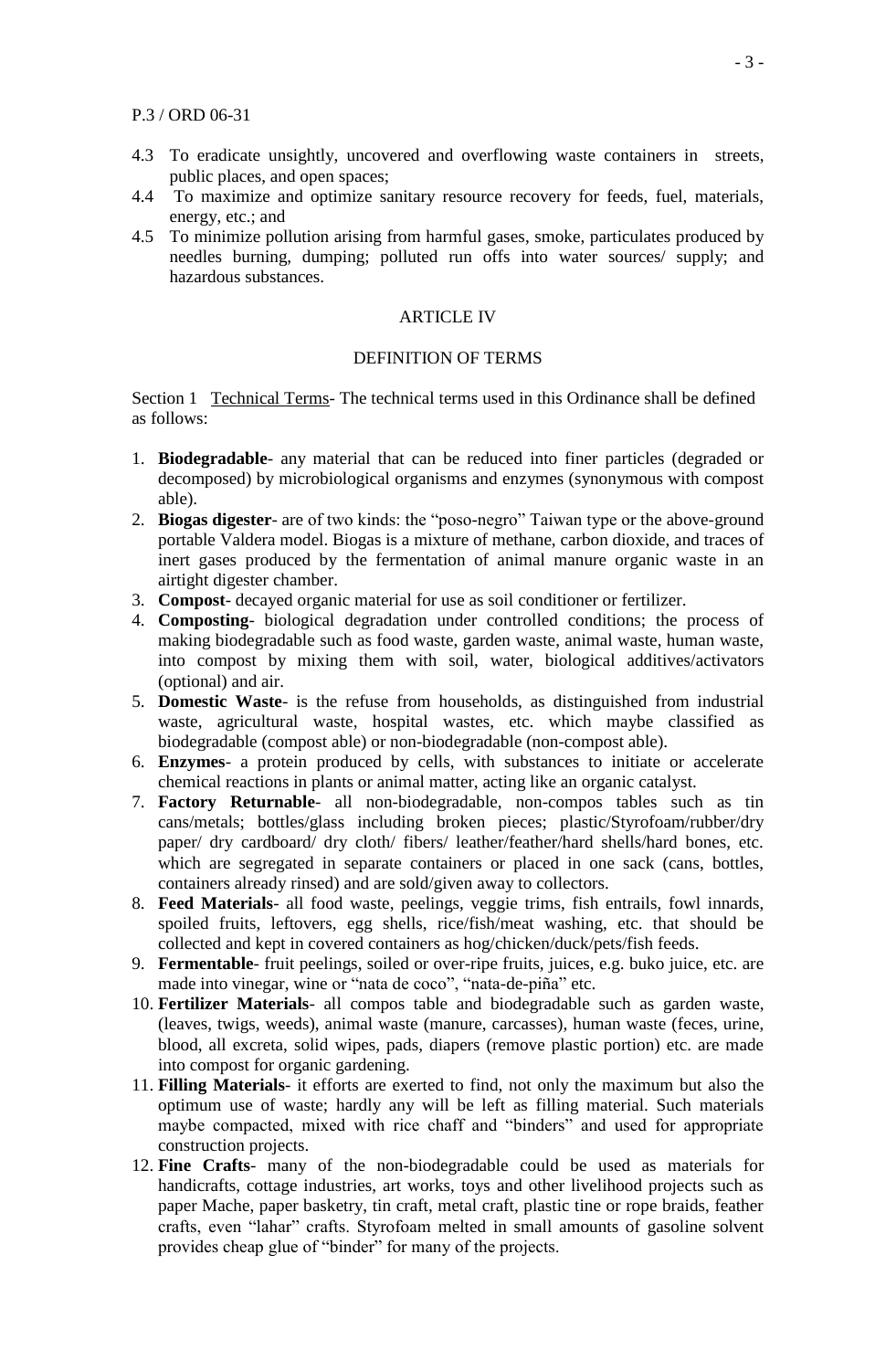## P.4 / ORD 06-31

- 13. **Food Material**-include certain kinds of seeds, pulp, peelings, that are made into pickles, sweets", candies or snacks.
- 14. **Functional Facilities/Equipment** useful equipment/facilities devised or created from discards, throwaways, junks, scraps e.g. chairs, tables, doormats, play equipments from rubber tires, roofing from milk cans, flower pots, "planters" from plastic bags, sacks, containers, etc.
- 15. **Green Charcoal** another from a fuel or grass charcoal, manufactured from compos table, organic, cellulites material with the use of enzymes to breakdown the lignin or binding material, after which it is molded and dried, then used in charcoal-fed stoves.
- 16. **Hazardous Waste** special type of waste containing the chemical, biological, and radiological elements which are harmful to human health.
- 17. **Landfill leach ate** The downward seeping of water through the landfill carrying with it the dissolved water-soluble contents of the waste which maybe collected by an underground drainage system.
- 18. **Putrescible** a substance that decomposes at a certain temperature in contact with air and moisture: generally containing nitrogen.
- 19. **Recycling** the reuse, retrieval, recommission of element/ matter for any and all purposes necessary to healthful and productive living; the process by which wastes materials are transformed into new products in such a manner that the original products may loss their identity.
- 20. **Resource Recovery** the extraction of materials of energy of waste.
- 21. **Solid Waste** this include anything thrown away, such as garbage, rubbish, trash, litter, junk, and refuse from any source (homes, business, farms, industries, or institutions); this is a discarded material with insufficient liquid content to flow. Example are those non-liquid wastes resulting from the domestic, commercial, agricultural and industrial activities which can be divided into several components under two broad categories:
	- a. Biodegradable-Compostable-Putrescible**.** There are four (4) groups of waste under this category such as: (1) food (cooking) waste/kitchen waste: peelings, leftovers, vegetable trims, fish/fowl/meat/animal entrails/innards/cleanings, soft shells or hard shells, egg shells seeds, etc.; (2) agricultural (garden) waste: leaves/flowers, twigs, branches, stems, roots, trimmings, weeds, seeds/inedible fruits, etc.: (3) animal waste: manure /urine, carcasses, dead animal (4) human waste: excreta, falling hair.
	- b. Non-Biodegradable-Compostable-Putrescible**.** There are Fifteen (15) group of waste under this category: (1) glasses: cullet (broken glass), sheets, (shards), minor, bulbs, etc., polyethylene (foam, mattresses), polyvinyl (tubes, pipes, linoleum), poly acetate (fibers, cloth, rayon), etc;(2) sanitary napkins, diapers, cotton buds; (3) dry processed fibers: cloth, twine, etc.; (4) dry leathers: skin feathers, etc.; (5) old shoes or slippers (6) bones; (7) rocks; (8) medical waste, expired medicine, broken ceramics, (9) ball pen, marker, (10) lighter (11) container of hazardous chemical,(12) old toys,(13) dirty things,(14) aerosols, (15) used engine oil.
	- c. Recyclable**.** All kind of paper (newspaper, calendar, old books), all kinds of bottle, all kinds of can, aluminum, metal, Styrofoam, GI sheet (yero), battery, tires, tetra packs, all kinds of plastic (bags, mineral water, bottles, shampoo containers, plastic cups).
- 22. **Solid Waste Management** the purposeful, systematic control of the generation, storage, collection, transport, separation, processing, recycling, recovery, and final disposal of solid waste.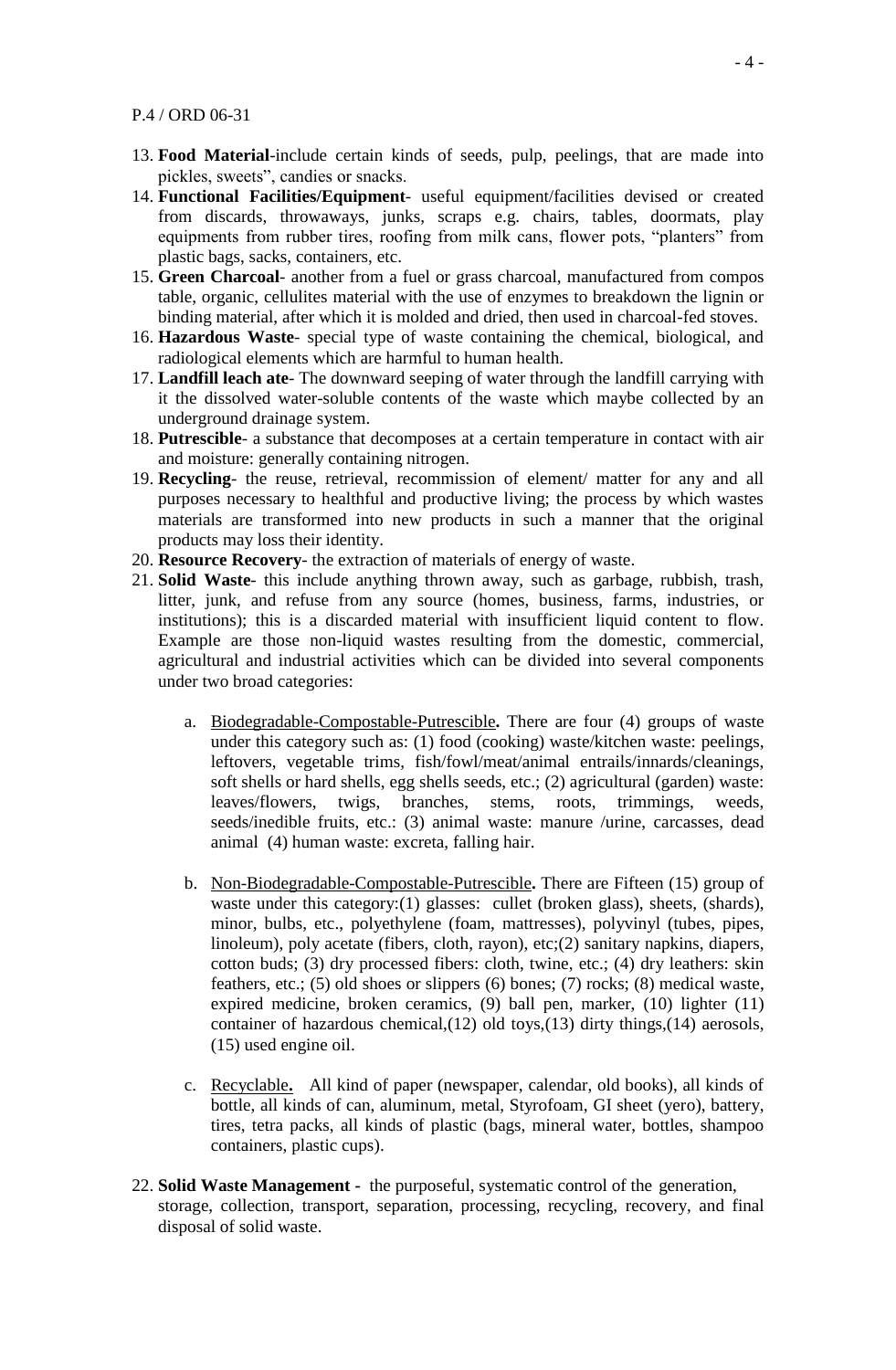P.5 / ORD 06-31

- 23. **Sorting at Source** the segregation or separation of waste at the point of generation or at the very place where they are produced, into biodegradable and nonbiodegradable.
- 24. **Recycling of Domestic Waste** the full utilization of domestic waste into factoryreturnable (around 50-60%), feed (about 20%), fertilizer (about 30%), fuels, fine crafts, fermentable, etc. with little left for filling material. (Proportions vary with the kind of community, the more affluent the more factories returnable). This includes both man-devised and nature designed recycling schemes.
- 25. **Zero Waste Resource Management System** is an ecological method of handling waste does not degrade the environment nor pollute air, water, and soil, and facilitates their sanitary retrieval, reuse or recycling.

## ARTICLE V

#### WASTE GENERATION AND STORAGE

Section 1 Residential Areas- Residential shall learn the two (2) kinds of waste: biodegradable or compostable and non-biodegradable/non-compost able. These two kinds of waste shall be stored and segregate at the site or place where they are generated.

- 1.1. The concerned resident shall ensure that the generated solid waste shall be properly separated in three (3) enclosed containers for recoverable, left-over/compost able and others. The left-over or kitchen refuse shall either be directly given to the animals as feeds or stored temporarily for composting and/or biogas production.
- 1.2. Residents shall choose proper containers such as cans sacks, bags, bins, etc. that will facilitate sanitary, efficient handling, storage, collection, transport or disposal at least cost. Food waste shall be placed in covered cans or pails. Garden and human waste in sacks, cans and bags; and the non-compo stables in sacks, bags or boxes.
- 1.3. Public thoroughfares and grounds in front or in the vicinity of residential houses shall be kept clean and tidy by the owner/lessee of the house or building at all times.
- 1.4. Trees, shrubs and other vegetation within the vicinity of residences shall be regularly cared for and maintained to minimize generated wastes/ yard wastes and unpleasant sight.

Section 2. Commercial Areas (Including Markets/Agoras)*:*

- 2.1 The storage containers for segregated commercial wastes shall be communal or individual with cover depending on its location for collection and transport process.
- 2.2 The enclosed communal receptacle possibly on wheels shall be located along the collection and transport process.
- 2.3 The lobby and sidewalks/immediate grounds of commercial establishments shall be maintained clean presentable by the owner/operator/lessee of the establishments (shops, stalls, stores, restaurants, eateries, carinderias, barber shops, beauty parlors, recreational and entertainment facilities like theaters, billiard halls, folk houses, beer gardens, discos, cocktail lounges, dancing halls, cabarets, bistros, etc.).
- 2.4 The fronting sidewalks and immediate areas of stalls/open spaces of markets shall be kept clean and orderly by the lessee of said stall/ space at all times.

# Section 3. Institutional/ Industrial Areas*:*

3.1 The head of any institutional/ industrial firm shall ensure the proper and hygienic storage of generated and segregated wastes in receptacles/containers which shall be situated along collection routes.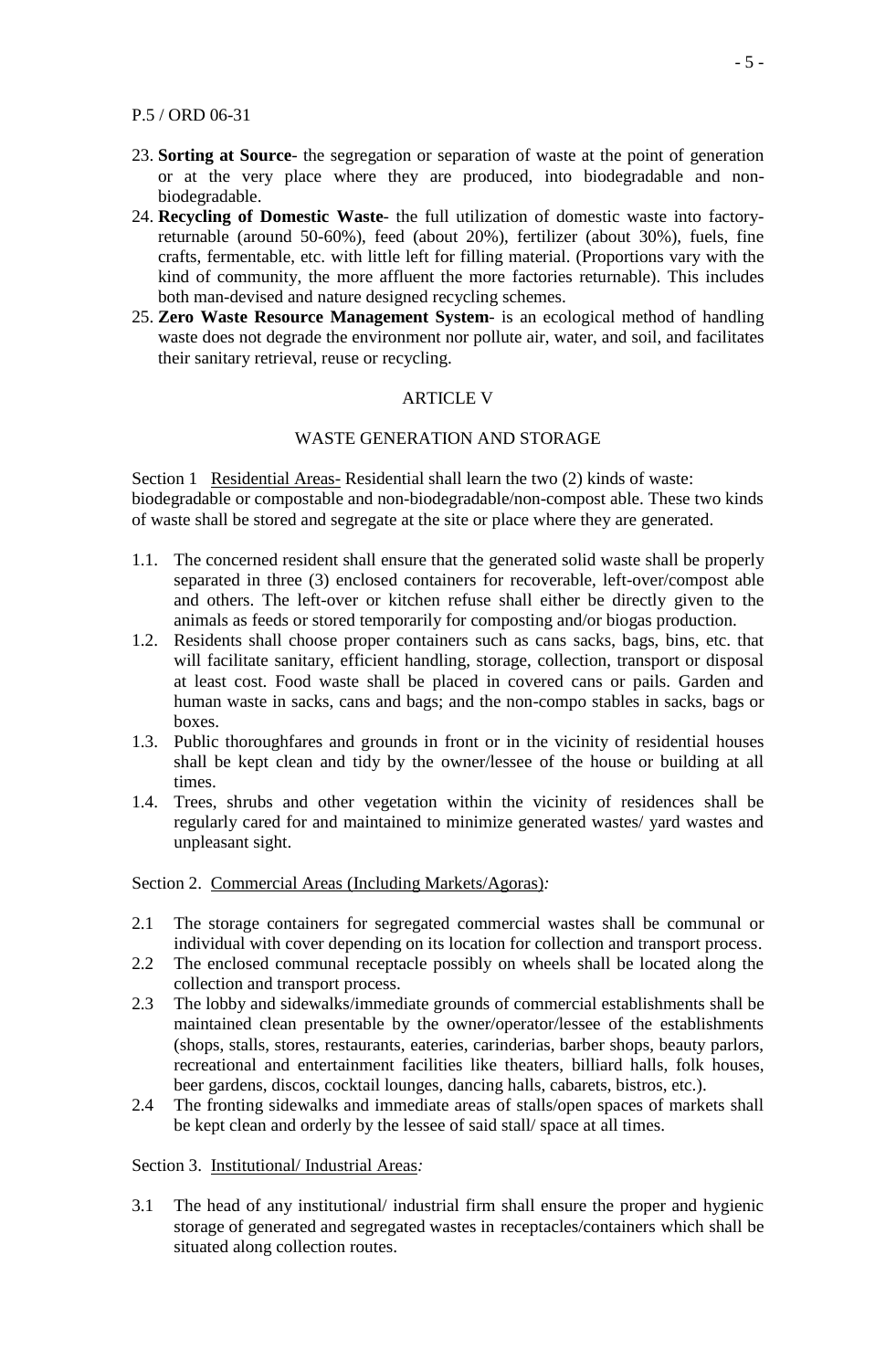P.6 / ORD 06-31

- 3.2 Hazardous waste shall be stored safely in good, durable and duly covered receptacles which should be located in a secured and distant site, prior to final collection/disposal.
- 3.3 The head of any institutional/industrial/firm/establishment shall ensure the cleanliness and orderliness of its facilities, yards, and its fronting sidewalk and street.
- 3.4 Hazardous waste (chemical, biological, and radioactive substances) shall be stored, collected and transported and disposed of in accordance with applicable laws, guidelines, rules and regulation of the Environment Management Bureau (EMB-DENR), Department of Health (DOH), and Philippine Nuclear Research and Institute (PNRI).

Section 4. Agricultural Areas (Including farms for livestock, poultry, etc.) Homogenous agricultural wastes (rice straws, corn cobs, leaves, animal manure, etc.) shall be properly stockpiled/ stored by the concerned farmer.

Section 5. Littering - No person shall litter or scatter solid waste on streets, highways, sidewalks and all public places (parks, playgrounds, rivers, etc.). Solid waste shall include among others, the cigar/ cigarette butts, boxes/packages, candy/ bread wrappers, match sticks, disposable diapers, food packages, etc.

# ARTICLE VI

# WASTE PROCESSING AND RESOURCE RECOVERY

Section 1. Residential Areas

- .1 Segregated recyclables shall be properly stored before collection. These recyclables shall be collected separately and brought to recycling centers, eco-centers or junk dealers.
- .2 Local waste managers shall be designated in every barangay who shall oversee the collection of recyclables and shall be responsible in coordinating with accredited dealers of manufacturers of recycled products.
- .3 Food and kitchen refuse shall be collected as fodder or feeds for animals. Those portion that are not suitable as fodder shall be composted.
- .4 Residents shall avoid open burning and adopt recycling, practicing the F's scheme (feed, fermentable, food and fuel). Fuel materials from household waste consists of two kinds: (a) firewood material- consist of twigs, branches, leaves, husks, shell, cobs, chaff, saw dust, wood shavings, soiled papers, biogases, stalks, etc.; and (b) flammable gas- produced by anaerobic, decomposition of all biomass or biodegradable materials in biogas digester.

#### Section 2. Commercial Areas (including markets/agoras)

- 2.1. Segregation of wastes from commercial areas (shopping malls, restaurants, commercial complexes, recreational centers, etc.) shall be mandatory before issuance of or renewal of business permits.
- 2.2. Markets/agoras shall adopt a segregation scheme that will facilitate the segregation of recyclables, food/vegetables waste, non-recyclables, etc.
- 2.3. Food wastes from commercial centers (e.g. food centers, restaurants, canteen, etc.) shall be collected as fodder/ animal feeds and shall not be disposed to sewers.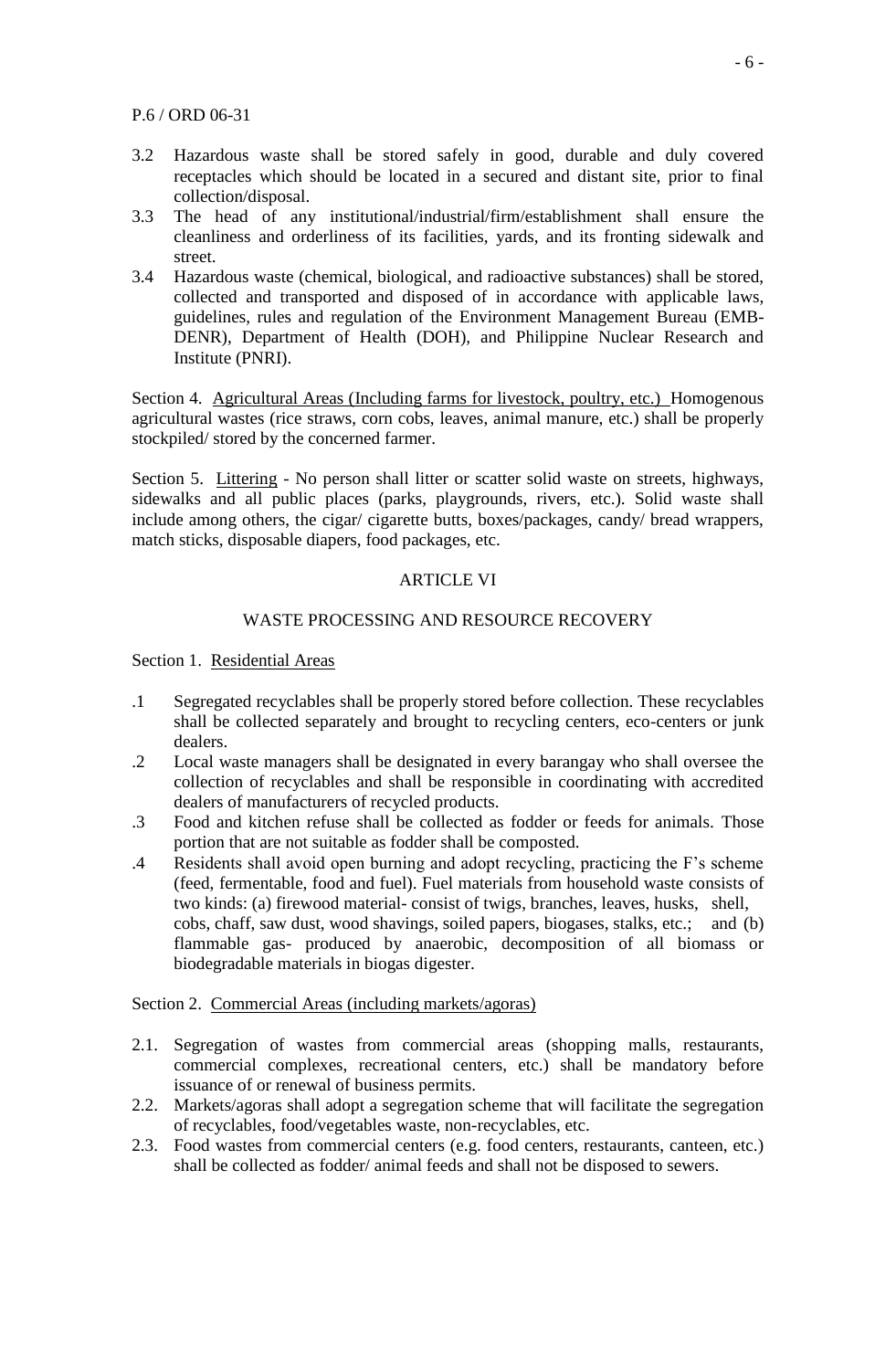Section 3. Industrial/ Institutional Areas:

- 3.1 In industrial establishments, segregation of biodegradable/compos table and noncompost able waste shall be performed to avoid foul odors and proliferation of flies.
- 3.2 Schools (both public and private) shall adopt appropriate resource recovery and recycling strategies.

#### Section 4. Agricultural Areas (including farms for livestock, poultry, etc.):

Agricultural wastes (e.g. rice straws, corn cobs, etc.) shall not be burned but shall be stockpiled in a proper location and composted. Animal manure can also be composted or used for biogas production.

## ARTICLE VII

#### COLLECTION AND TRANSPORTATION OF SOLID WASTES

Section 1. Residential Areas:

- 1.1 The concerned resident shall ensure that the solid wastes are brought out in front of his gate/door or along the collection route of the collection vehicle/cart, during the collection period.
- 1.2 He/shall report to the Solid Waste Management Office /Municipal Health Officer or concerned official for any uncollected solid waste within the vicinity of his/her residence.
- 1.3 Garbage not segregated and placed in approved containers by the local government shall not be collected and shall be collected and shall be treated as disposed of in violation of the anti-littering provision of its ordinance and shall be penalized accordingly.
- 1.4 The specific date and hour of garbage collection in particular locations shall be scheduled and announced for strict compliance by all concerned.

Section 2. Commercial Areas

- 2.1 The owner/ operator/ lessee of any enterprise shall be responsible for the timely positioning of stored solid wastes during collection period which shall be made known in advance by the proper authorities which shall likewise assist wherever necessary in the sanitary means of loading wastes for collection purposes.
- 2.2 He/she remind the Solid Waste Management Office of the Municipal Health Officer in the collection of uncollected solid wastes and other related matters.

Section 3. Institutional/ Industrial Areas:

- 3.1 The Head of any institutional/ industrial establishments shall assist the Municipal Government in the orderly and sanitary way of collecting and transporting its solid waste.
- 3.2 The collection and transportation of any hazardous waste (if necessary) shall be duly coordinated with the government agencies concerned with such type of waste.

## Section 4. Role of Local Government Unit:

The role of the local government unit in solid Waste Management- Pursuant to the relevant provisions of R.A. No. 7160, otherwise known as the Local Government Code,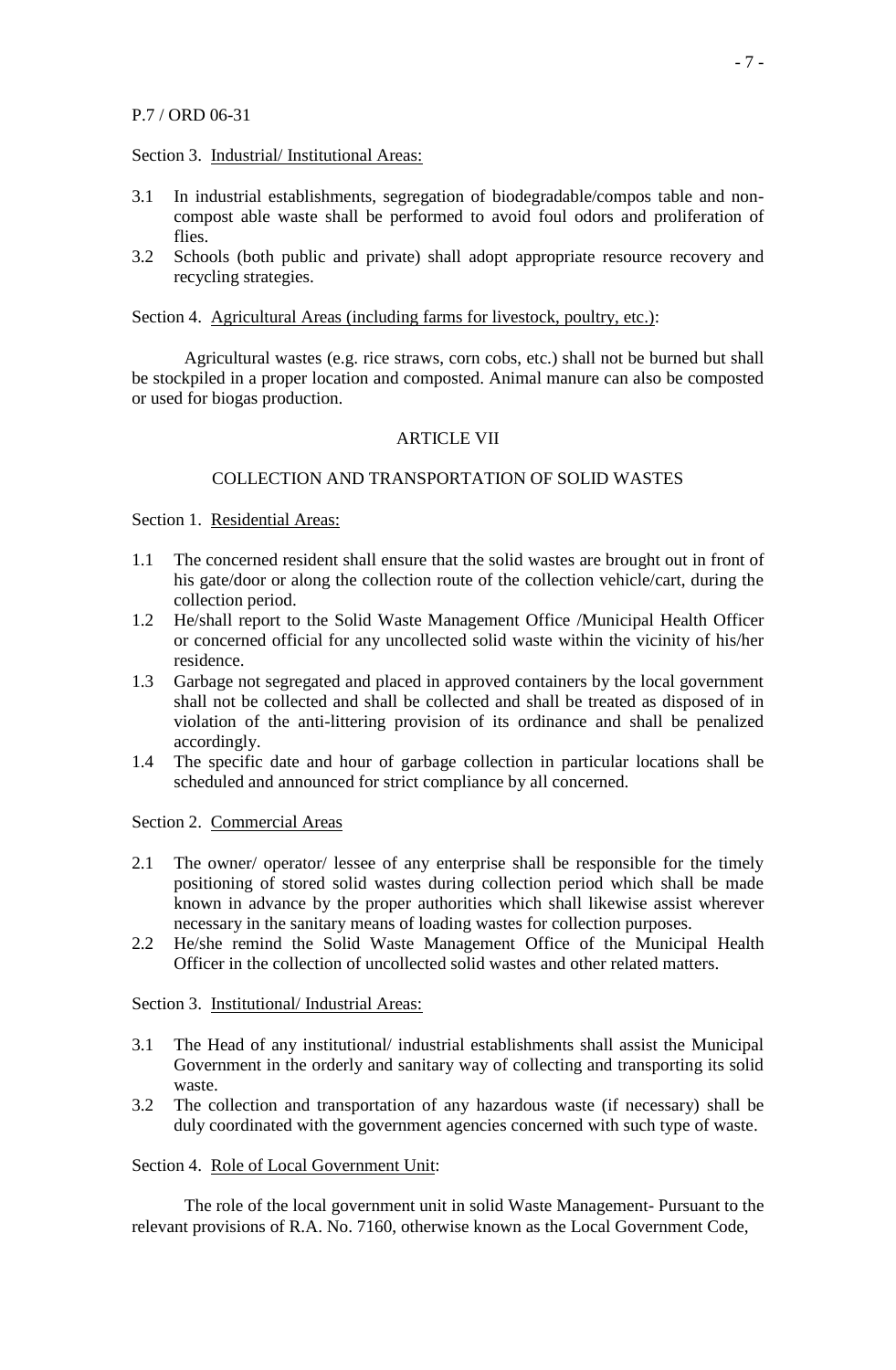P.8 / ORD 06-31

the LGU's shall be primarily responsible for the implementation and enforcement of the Provisions of this Act within their respective jurisdiction.

Segregation and collection of solid waste shall be conducted at the barangay level specifically for biodegradable, compost able and reusable wastes: Provided that the collection of non-recyclable materials and special wastes shall be the responsibility of the municipality.

# Section 5. BASURA TIME

No person shall bring out of his/ her residence the solid waste from 6:00AM to 11:00AM, Monday to Saturday (except Sunday) and, No solid waste to be taken out from 12:00 Noon to 5:00AM for collection and disposal, as may be determined by the Solid Waste Management Board upon consultation with the Barangay concerned.

Section 6. BASURA DAY

No person shall bring out of his/ her residence the Solid Waste for collection and disposal except within the schedules of "*Basura Day*" as maybe determine by the Solid Waste Management Board upon consultation with the barangay concerned.

Friday, Saturday Thursday c/o LGU c/o LGU c/o Barangay

Monday, Wednesday Tuesday morning Tuesday

**NABUBULOK DI-NABUBULOK RECYCLABLES**

Section 7

The Municipal Solid Waste Management Board is authorized to amend or revise the time and day of the collection system of solid waste when the necessity arises.

#### ARTICLE VIII

#### DISPOSAL OF SOLID WASTES

Section 1. Residential, Commercial and Institutional Wastes:

- **1.1** Open burning of solid waste shall be prohibited. Residual of solid waste after resource recovery, recycling and composting shall be disposed of by sanitary land filling or other ecologically sound methods.
- 1.2 Disposal of Hospital Waste

DENR Documentary Requirements for Hospital Hazardous Waste Generators:

- a. ECC health care facilities and hospitals covered by Presidential Decree (PD) 1586.
- b. Permit to Operate for Air Pollution Source and Control Installation.
- c. Discharge Permit from the Laguna Lake Development Authority (LLDA)
- d. Hazardous Waste Generators Registration
- e. Registration with Environment Management Bureau (EMB) Central Office as healthcare waste transporter.
- f. Secure transport permit from EMB CALABARZON Region.
- g. Comply with DENR Manifest Sheet.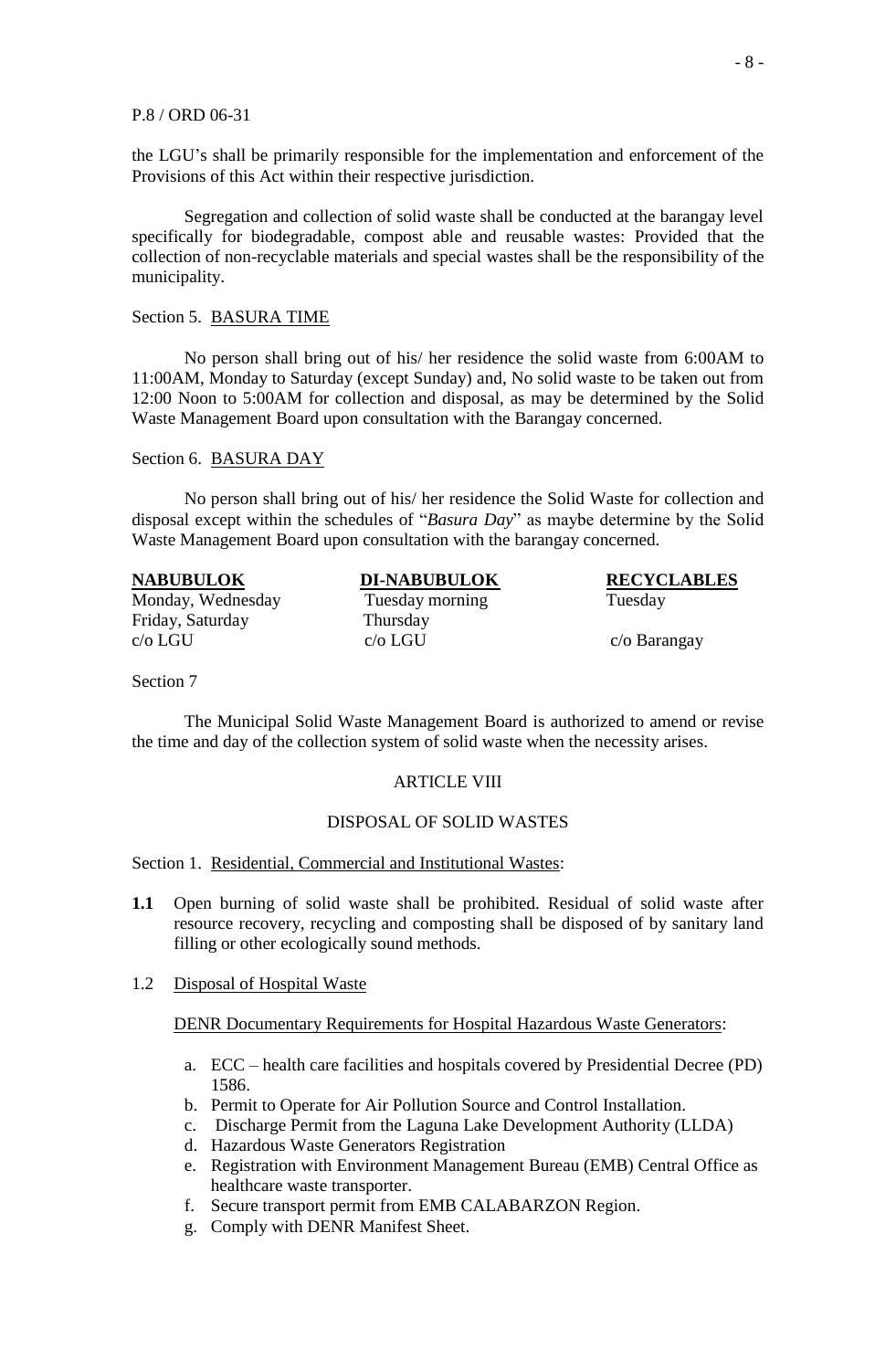h. Comply with other requirements specified in the Implementing Rules and Regulations (IRR) of RA 6969.

DENR Requirements for Treatment, Storage and Disposal (TSD) Facilities

- a. Environmental Compliance Certificate (ECC).
- b. Notice to Proceed for Controlled dump site used as repository of health care waste.
- c. Registration as Treatment, Storage and Disposal (TSD) Facility.
- d. Technology Approval.
- e. Permit to Operate (Air).
- f. Discharge Permit from Laguna Lake Development. Authority (LLDA).
- g. Certificate of Product Registration for equipment or devises used for treating health care waste.
- h. Certificate of Technical Evaluation for equipment or devices using for treating health care waste from National Reference Laboratory- East Avenue, Medical Center (NRL-EAMC).

## 1.3 Controlled Dump Facility

- 1.3.1 Controlled Dump Facility (CDF) is an interim disposal facility for municipal solid waste or those that are considered as non-hazardous and non-toxic substances. In the absence of a sanitary landfill, a controlled dumpsite could accept health care waste after the indicative treatment thereof;
- 1.3.2 In addition to the operational guidelines stipulated under *Section 2 of Rule XIII of the Implementing Rules and Regulations (IRR) of RA 9003* or as indicated in the conditions stipulated in the issuance of the Notice to Proceed (NTP), a CDF that is commissioned to accept treated health care waste should also be operated in accordance with the following specific requirements;
- 1.3.3 Identify a particular cell within the facility to serve as a site for the disposal for treated health care waste. The capacity of the allotted cell/cell(s) should be measured in order to determine the actual volume of wastes that can be accommodated by the facility;
- 1.3.4 Adequate signage should be placed in the health care waste deposition area;
- 1.3.5 The cell should be lined with a material of low permeability such as clay or a geo-membrane such as *high-density polyethylene* (HDPE) plastic liner to contain the leach ate and prevents contamination of groundwater sources within the area;
- 1.3.6 Ensure that adequate soil cover is placed on the cells right after each waste spreading;
- 1.3.7 Basic record keeping of the incoming wastes indicating the time of receipt, volume or weight, source identification (i.e name of generator or source) certification of treatment (or any similar form indicating that the waste have undergone the necessary treatment) and the general condition of the waste disposed.

# 1.4 Sanitary Landfill Facility

1.4.1 Sanitary Landfill Facility (SLF) is a disposal site designed, constructed, operated and maintained in a manner that exerts engineering control over significant potential environmental impacts arising from the development and operation thereof;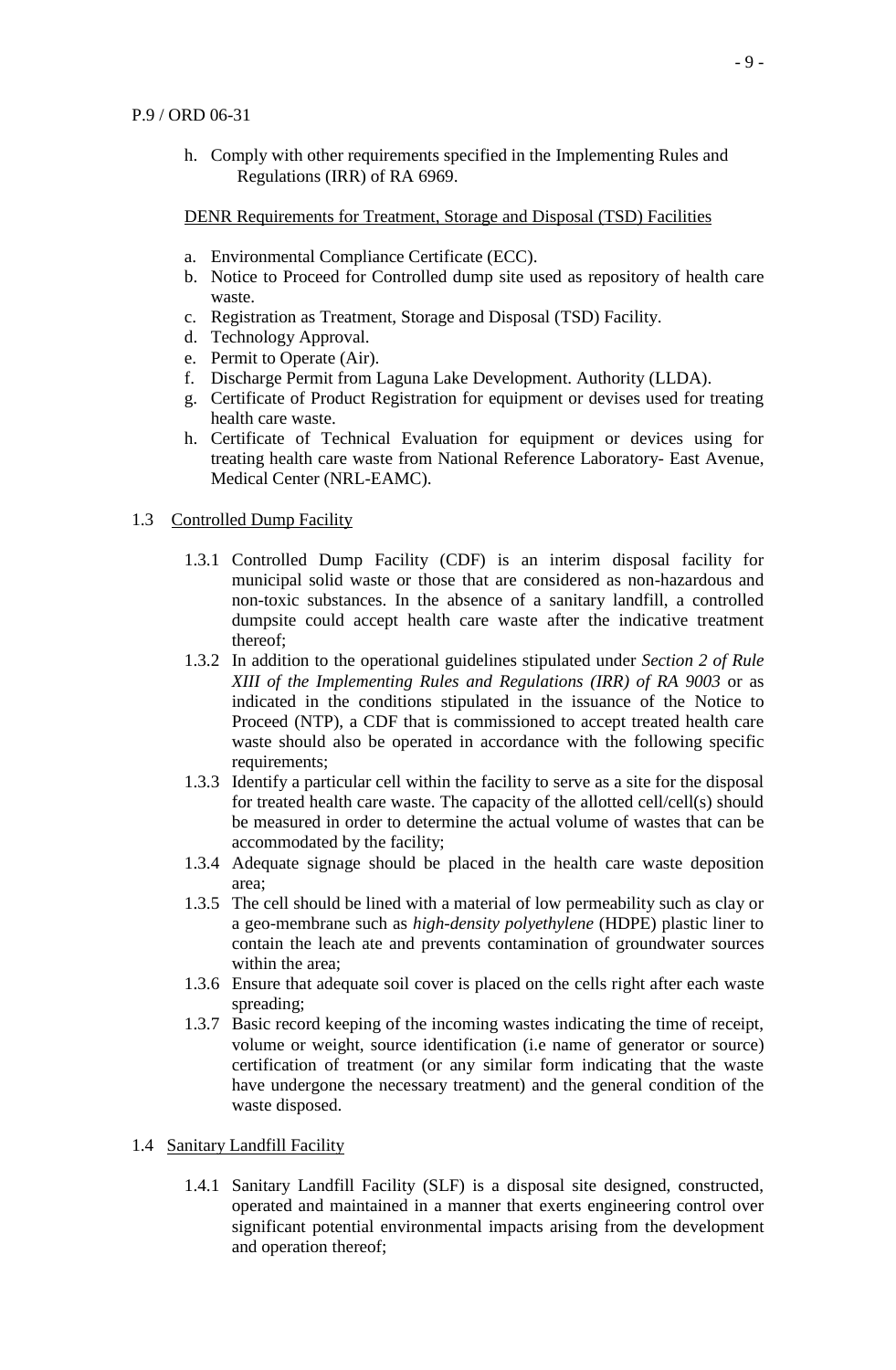- 1.4.2 The required dedicated cells for treated health care wastes should be built or developed prior to its operation to prevent the mixing thereof with municipal solid wastes and other wastes;
- 1.4.3 Aside from the Environmental Compliance Certificate (ECC), which is required for such facility, the construction and development of an sanitary land fill must conform to RA 9003 and its Implementing Rules and Regulations, particularly Sections 1 and 2, Rule XIV;
- 1.4.4 Existing sanitary landfill with approved ECC for the disposal of municipal solid waste must secure an amendment of their ECC before accepting health care waste for disposal thereat.
- 1.5 Safe Burial on Healthcare Facility Premises
	- 1.5.1 Safe Burial within the premises of healthcare facilities shall be allowed in remote locations and rural areas where no Treatment, Storage and Disposal (TSD) Facilities are available. The load and capacity of on-site burial pit should not be exceeded; Chemical treatment or disinfection is required prior to safe burial on hospital premises;
	- 1.5.2 The standards for safe burial within the health care facility premises shall follow the guidelines specified by the DOH Health Care Waste Management Manual;
	- 1.5.3 Funeral Parlor- Hazardous waste of a funeral services shall be disposed of in accordance or similar with the provision on disposal of waste of health care facilities.
	- 1.5.4 Relative to the guidelines provided by DOH, the operation of safe burial should be in accordance with the minimum requirements for landfill.
- 1.6 Guidelines for Safe Burial within Hospital Premises
	- 1.6.1 Access to disposal should be restricted to authorized personnel only;
	- 1.6.2 The burial site should be lined with a material of low permeability such as clay or geo-membrane at the bottom of the pit;
	- 1.6.3 Only hazardous health care waste should be buried;
	- 1.6.4 Large quantities (1kg) of chemical/pharmaceutical waste should not be buried;
	- 1.6.5 The burial site should be managed as a landfill with each layer of waste covered with a layer of earth to prevent odor and proliferation of vermin's and vectors;
	- 1.6.6 Burial site should not be located in flood prone areas;
	- 1.6.7 Hospital ground should be secured (e.g. fence, warning signs);
	- 1.6.8 The location of waste burial pit should be down-gradient;
	- 1.6.9 From any nearby wells and about 50 meters from any water body to prevent contaminating water sources;
	- 1.6.10 Health care facilities should keep a permanent record of the size and location of all their on-site burial pits to prevent construction workers/ builders and others from digging in those areas in the future;
	- 1.6.11 The safe burial of waste depends critically on rational operational practices. Bottom pit should be at least 1.50 meters higher than the ground water level;
	- 1.6.12 It should be noted that safe on-site burial is practicable only for relatively limited period, say 1 to 2 years, and for relatively small quantities of waste, say up to 5 to 10 tons in total. Where these conditions are exceeded, a longer-term solution will be needed.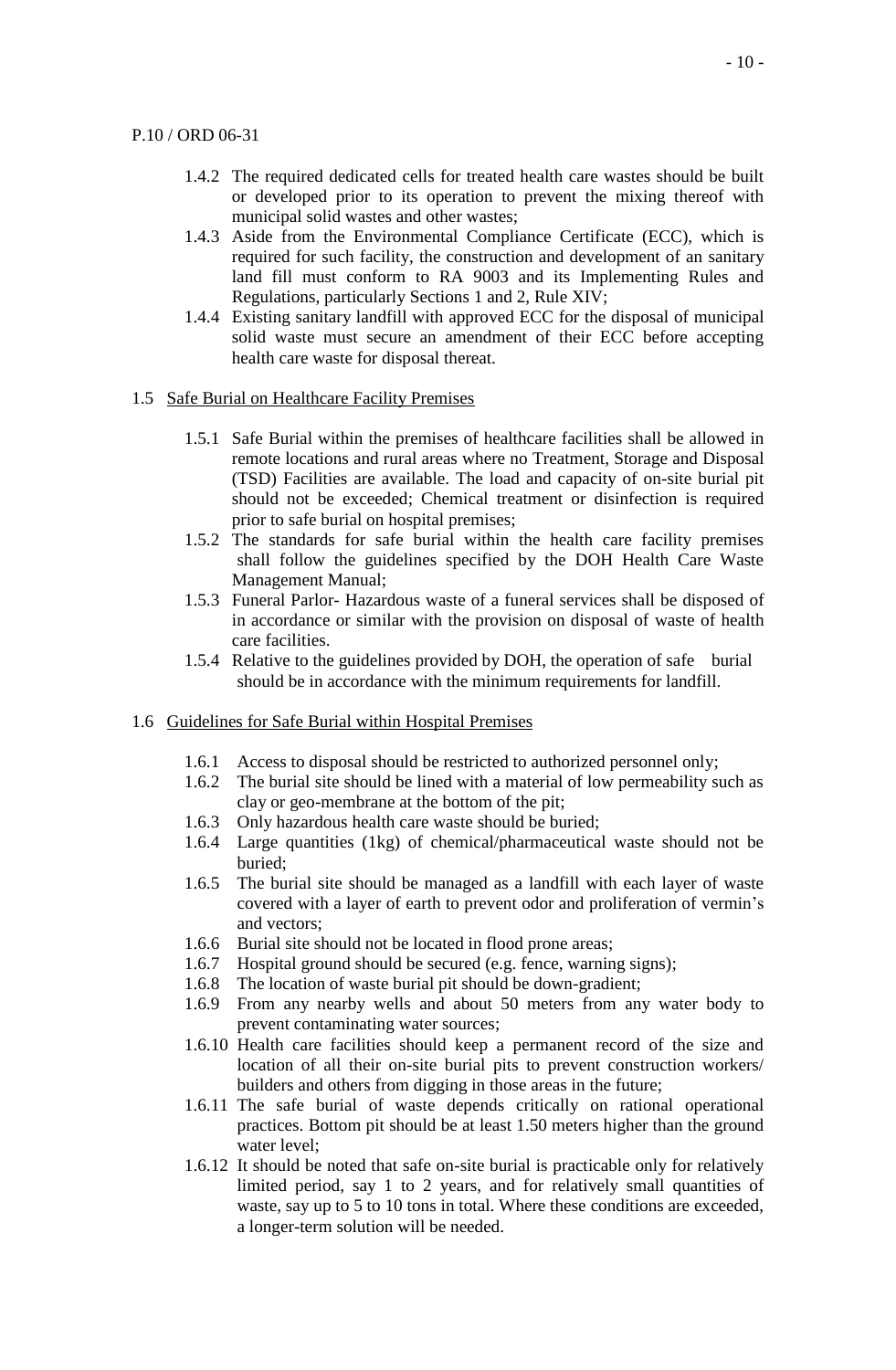## P.11 / ORD 06-31

#### 1.7 Sharps and Syringe Disposal through Concrete Vault

- 1.7.1 Disposal using concrete vault shall be allowed only as an alternative means of disposal of used sharps and syringes;
- 1.7.2 Concrete vault shall be marked with proper signage: caution hazardous waste or sharps disposal area unauthorized persons keep out;
- 1.7.3 Concrete vault should be water tight and must be constructed at least 1.5 meters above the ground level;
- 1.7.4 The procedures for safe burial of sharps and syringes through concrete vault shall follow the guidelines in the DOH Health Care Waste Management Manual.

## 1.8Requirements for Safe Burial of Sharps and Syringes

- 1.8.1 Dig a pit (minimum size of 1 m x 1m x 1.8 m depth) enough to accommodate sharps and syringes for an estimated period of time without reaching ground water level. The site must be isolated and at least 152 meters away from ground water supply sources and dwelling units;
- 1.8.2 Construct concrete walls and slabs of the pit. Provide slab with opening or manhole for easy deposition. The manhole should be extended a few centimeters above soil surface to overcome infiltration of surface water;
- 1.8.3 Deposit the collected safety boxes filled with used sharps and needles inside concrete vault;
- 1.8.4 Install a security fence around the site (Illegal dumping of solid waste along streets, alleys, riverbanks, and in any public places shall be strictly prohibited).

#### ARTICLE IX

# VIOLATION AND PENALTY

1. Issuance of Citation Tickets- Any individual, whether natural or juridical caught violating any provision of this ordinance shall be issued citation tickets by the municipal environmental and sanitary officers and inspector informing them the nature of infraction committed and their corresponding fines or penalties;

2. If the Violator is a Juridical Person its manager, president, proprietor, owner or other responsible officer shall be held liable. The head or owner of apartment, hospitals, stores and all kinds of business establishments shall be held liable in case of violation of any provision of this ordinance, the penalty are as follows:

- *First Offense –* shall, be punished with a fine of One Thousand- Five Hundred Pesos (P1, 500.00).
- *Second Offense* **–** shall, be punished with a fine of Two Thousand Pesos (P 2, 000.00).
- *Third Offense* shall, be punished with a fine of Two Thousand five hundred Pesos (P 2, 500.00) and cancellation/revocation of Mayor's Permit.
- *Fourth Offense –* shall automatically be filed to the proper court. And upon conviction, shall be punished with the fine of Five Thousand Pesos (P 5,000.00) or imprisonment of not more than Six (6) months, or both upon the discretion of the court.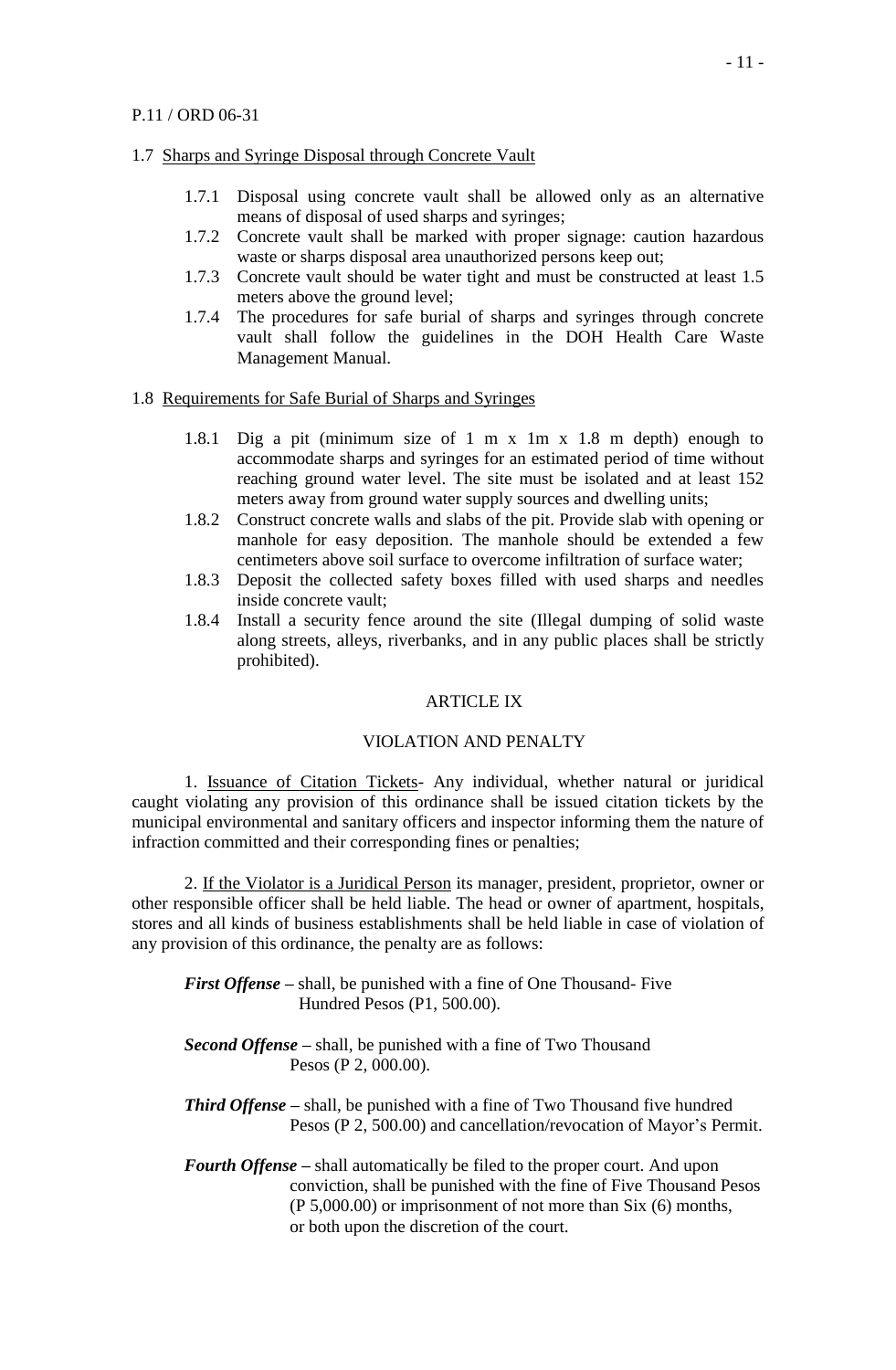## P.12 / ORD 06-31

3. If the Violator is a Natural Person. Upon receipt of the copy of the citation tickets, the violator may elect in lieu of the prosecution of the offense, to voluntarily pay the corresponding fine provided herein as follows:

*First Offense* – shall be punished with a fine of Three Hundred Pesos (P300.00) or render community service for not less than eight (8) hours.

- *Second Offense* shall be punished with a fine of Five Hundred Pesos (P500.00) or render community service for not less than sixteen (16) hours.
- **Third Offense** shall be punished with a fine of One Thousand Pesos (P1, 000) or render community service for not less than twenty four (24) hours.
- *Fourth Offense* The case shall be automatically filed with the proper court, and upon conviction, shall be punished with the fine of Two Thousand Pesos (P 2,000.00) or imprisonment of not more than one month, or both upon the discretion of the court.

## ARTICLE X

#### PENAL PROVISION

Section 1. Prohibited Acts – The following acts are prohibited:

- 1. Littering. Throwing, dumping of waste matters in public places, such as roads, sidewalks, canals, parks and establishments, or causing or permitting the same;
- 2. Undertaking activities or operating, collecting or transporting equipment in violation of sanitation operation and other requirements or permits set forth or established pursuant to this Act;
- 3. The open burning of solid waste;
- 4. Causing or permitting the collection of non- segregated or unsorted waste;
- 5. Squatting in open dumps and landfills;
- 6. Open dumping, burying of biodegradable or non- biodegradable materials in floodprone areas;
- 7. Unauthorized removal of recyclable material intended for collection by authorized persons;
- 8. The mixing of source- separated recyclable material with other solid waste in any other vehicle, box, container or receptacle used in solid waste collection or disposal;
- 9. Establishment or operation of open dumps as enjoined in this Act, or closure of said dumps in violation of Sec. 37 of RA 9003;
- 10. The manufacture, distribution or use of non- environmentally acceptable packaging materials;
- 11. Importation of consumer products packaged in non- environmentally acceptable materials;
- 12. Importation of toxic wastes misrepresented bas "recyclable" or "with recyclable content";
- 13. Transport and dumping in bulk of collected domestic, industrial, commercial and institutional wastes in areas other than centers of facilities prescribed under this Act;
- 14. Site preparation, construction, expansion or operation of waste management facilities without an Environmental Compliance Certificate (ECC) required pursuant to PD No. 1586 and this Act and not conforming with the land use plan of the LGU;
- 15. The construction of any establishment within two hundred meters from open dumps or controlled dumps or sanitary landfills; end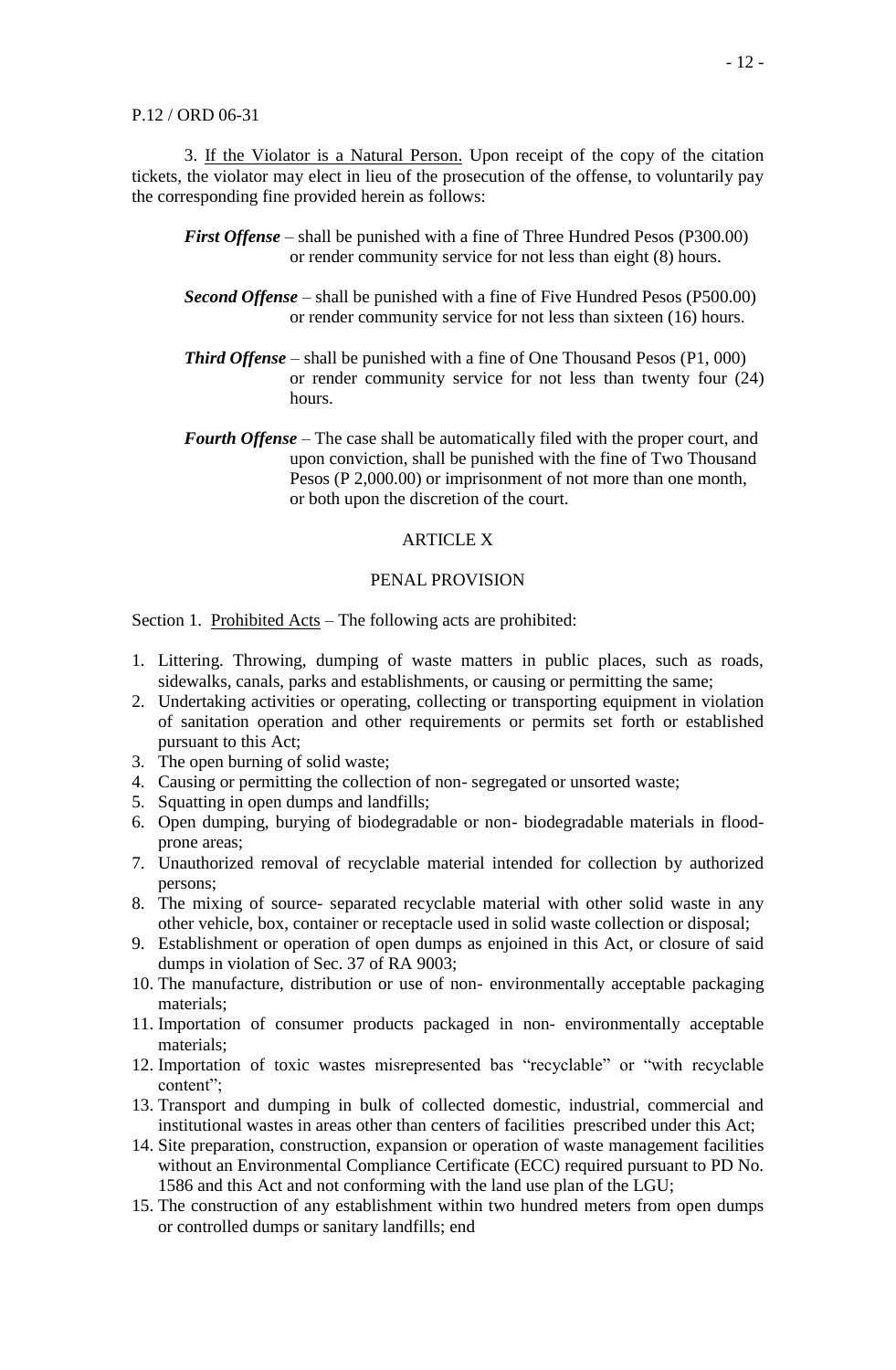16. The construction or operation of landfills or any waste disposal facility on any aquifer, groundwater, reservoir or watershed area and or any portions thereof.

#### **ARTICLE XI**

#### COLLECTION AND DISPOSITION OF FINES

- 1. The payment of fine imposed for the violation of this ordinance shall be made at the Municipal Treasury of the Local Government Unit or any of these authorized or deputized representatives.
- 2. The fines collected shall accrue in favor of the following:65% to the Zero Waste Management Office Fund to be utilized in the implementation of this ordinance; 20% to the respective waste management fund of the component Barangays where the violation was committed to be utilized for the implementation of this ordinance; 15% to be given as an incentive to the informant implementing this ordinance.

#### ARTICLE XII

# IMPLEMENTING AGENCY

The implementing agency shall be the Office of the Municipal Mayor through the Task Force to composed of; and perform the following functions and responsibilities:

- 1. Municipal Solid Waste Management Office, who shall deputize and deploy environmental and sanitary police officers to ensure the strict implementation of this ordinance.
- 2. The Information Committee of the Solid Waste Management Board who shall provide lectures, trainings and seminars for the effective and efficient information dissemination of this ordinance.
- 3. The Philippine National Police (PNP) which shall provide assistance in the implementation of this ordinance.
- 4. Other local and barangay officials as may be designated by the Municipal Mayor and who shall perform such other functions as maybe provided by law or an ordinance.

#### ARTICLE XIII

#### APPLICABILITY CLAUSE

- 1. All other matters not specifically provided in this code shall be governed by pertinent provisions of existing and applicable laws and ordinances;
- 2. The provisions of existing ordinance dealing on the subject matter which not conflict with or contrary to the provision of this ordinance are hereby adopted and made an integral part of this ordinance.

#### ARTICLE XIV

#### SEPARABILITY CLAUSE

If, for any reason, any provision section or part of this code is declared invalid by a court of competent jurisdiction or suspended or revoked by the authorities concern such judgment shall not affect or impair the remaining provisions of this ordinance and shall continue to be in full force and effect.